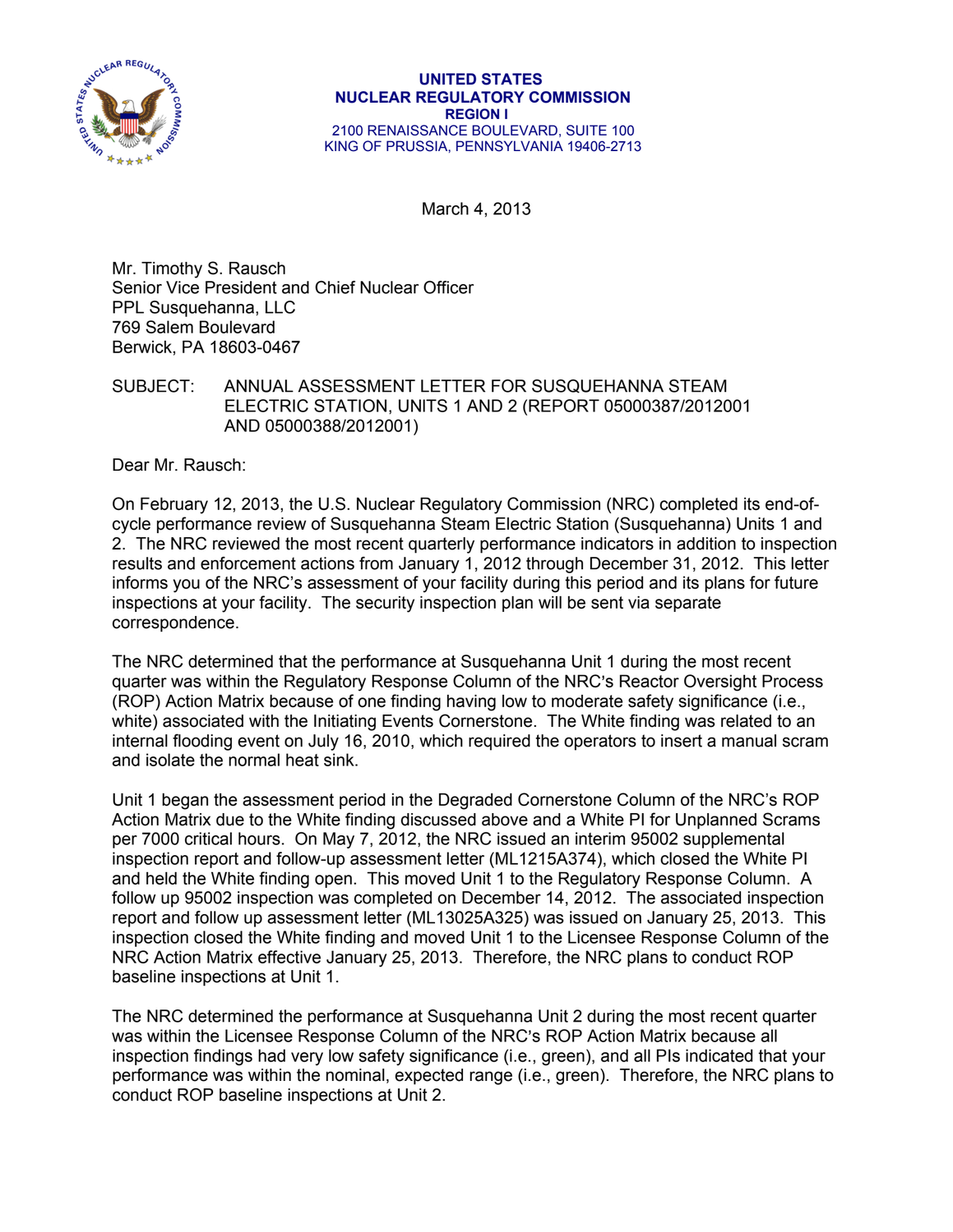## T. Rausch 2

The NRC evaluates cross-cutting themes to determine whether a substantive cross-cutting issue (SCCI) exists in a particular area and to encourage licensees to take appropriate actions before more significant performance issues emerge. In our 2011 Mid-Cycle assessment letter dated September 1, 2011 (ML112430469), a SCCI was identified in the Corrective Action Program (CAP) component of the Problem Identification and Resolution cross-cutting area related to P.1(c) - Evaluation of Identified Problems. This SCCI in P.1(c) was continued in the 2011 Annual Assessment letter (ML12061A021) and the 2012 Mid-Cycle assessment letter (ML12248A066). Our letters indicated this SCCI in P.1(c) will remain open until PPL has demonstrated sustainable performance improvement as evidenced by effective implementation of an appropriate corrective action plan that results in no safety significant findings and a notable reduction in the overall number of inspection findings with the same cross-cutting aspect.

The NRC has determined the exit criteria were not met because there was not a notable reduction in the number of findings and the corrective action plans associated with monitoring progress were not effectively implemented. Specifically, there were four findings with an aspect of P.1 (c) related to evaluation quality. While PPL implemented a number of appropriate corrective action plans, PPL's monitoring of its progress did not provide reliable information that would demonstrate sustainable performance improvement.

This letter is the fourth consecutive assessment letter documenting a substantive cross-cutting issue with the same cross-cutting aspect. Consistent with guidance in NRC Inspection Manual Chapter 0305, Section 14.04, the NRC requests that during the upcoming Annual Assessment Public Meeting, PPL describe the status of your corrective action plans, trends in your internal metrics related to evaluation quality, and your plans to ensure the effectiveness of your actions. In addition, to facilitate discussion during the Annual Assessment Public Meeting, the NRC requests PPL provide a written letter on the docket by April 3, 2013, summarizing your corrective actions, trends in your progress, and any adjustments you made as a result of your internal reviews. The NRC plans to complete baseline inspections later this year focused on these elements of your corrective action plans related to the SCCI in P.1(c). Finally, the NRC is aware of your plans to complete an independent third party safety culture assessment in the first quarter of 2013. As part of our baseline inspections, the NRC plans to review your analysis of the results for insights related to progress in corrective action program evaluation quality.

Additionally, in our 2011 Annual Assessment letter assessment letter dated March 1, 2012 (ML12061A021), the NRC opened a second SCCI in the Resources component of the Human Performance cross-cutting area related to H.2(c) - Documentation, Procedures and Component Labeling. The SCCI was continued in the 2012 Mid-Cycle assessment letter (ML12248A066). Our letters indicated this SCCI with an aspect in H.2(c) will remain open until PPL has demonstrated sustainable performance improvement as evidenced by effective implementation of an appropriate corrective action plan that results in no safety significant findings and a notable reduction in the overall number of inspection findings with the same cross-cutting aspect. During this assessment period, the NRC determined that PPL demonstrated sustainable performance improvement related to this SCCI. In 2012, there were no safety significant findings identified with an aspect in H.2(c) and there was a notable reduction from four to two of findings with an aspect in H.2(c). Additionally NRC inspections determined PPL corrective action plans were being effectively implemented related to your Procedures Upgrade Project, permanent Station Procedures Group, and augmented oversight by management of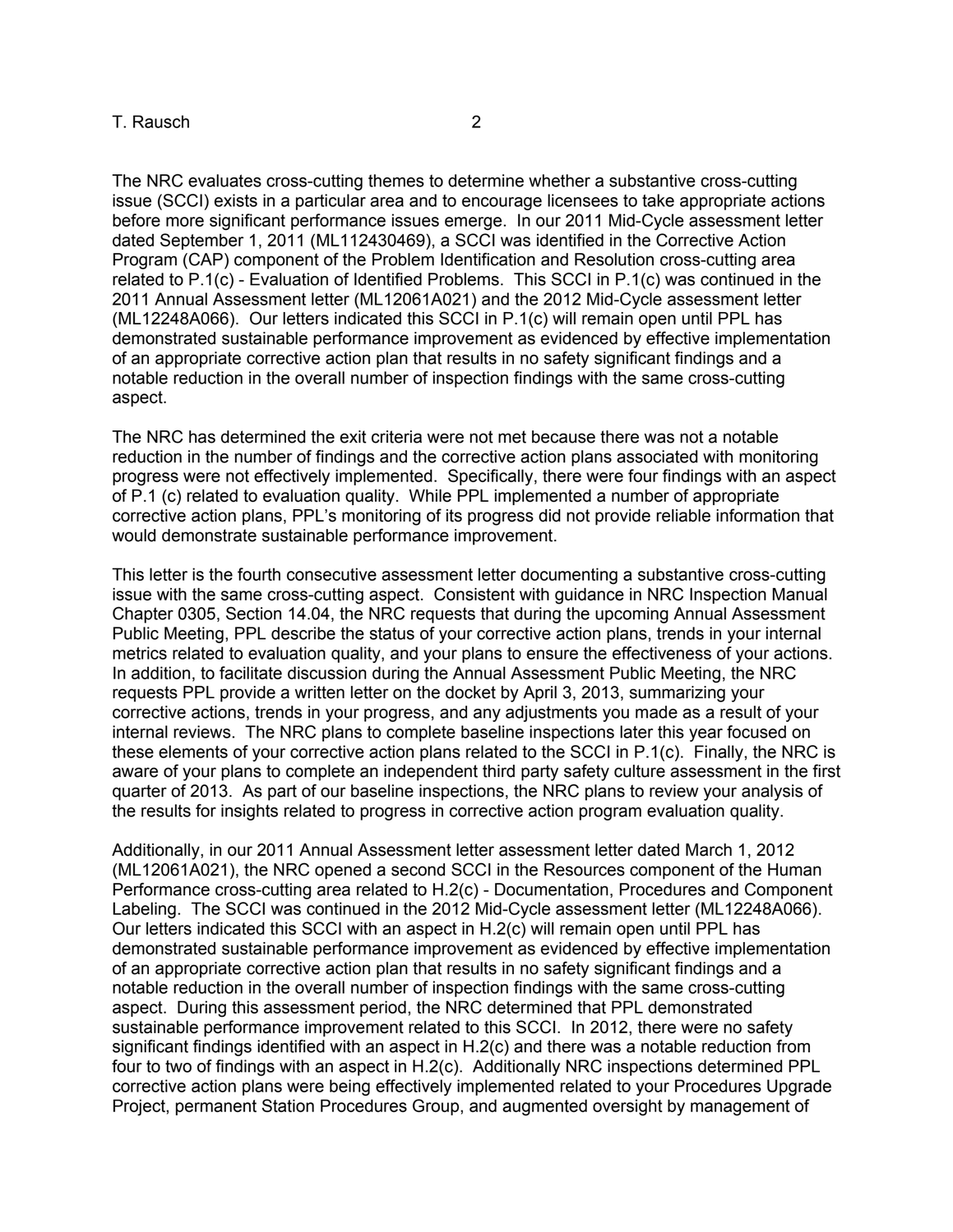T. Rausch 3

staff procedures use and adherence. As a result, the substantive cross-cutting issue in Human Performance related to H.2(c), Documentation, Procedures and Component Labeling is closed.

The enclosed inspection plan lists the inspections scheduled through June 30, 2014. Routine inspections performed by resident inspectors are not included in the inspection plan. The inspections listed during the last nine months of the inspection plan are tentative and may be revised at the mid-cycle performance review. In addition to baseline inspections, the NRC will perform Temporary Instruction (TI) 182, "Review of the Implementation of the Industry Initiative to Control Degradation of Underground Piping and Tanks."

Additionally, from January 1 to December 31, 2012, the NRC issued three severity level IV traditional enforcement violations associated with impeding the regulatory process. Therefore, the NRC plans to conduct an inspection using Inspection Procedure (IP) 92723, "Follow-up Inspection of Three or More Severity Level IV Traditional Enforcement Violations in the Same Area in a 12-Month Period," to follow-up on these violations. The NRC has conducted similar inspections using IP 92723 at Susquehanna in 2010 and 2012 for violations impeding the regulatory process. The NRC intends to review previous traditional enforcement violations associated with the IP 92723 inspections in 2010 and 2012 to evaluate the recurring nature of these issues, the efficacy of prior corrective actions and extent of cause. This inspection will be scheduled and completed once you inform the NRC of your readiness for the inspection.

The NRC provides the inspection plan to allow for the resolution of any scheduling conflicts and personnel availability issues. The NRC will contact you as soon as possible to discuss changes to the inspection plan should circumstances warrant any changes. This inspection plan does not include security related inspections, which will be sent via separate, non-publicly available correspondence.

In accordance with 10 CFR 2.390 of the NRC's "Rules of Practice," a copy of this letter will be available electronically for public inspection in the NRC Public Document Room or from the Publicly Available Records (PARS) component of the NRC's Agencywide Document Access and Management System (ADAMS). ADAMS is accessible from the NRC Web site at http://www.nrc.gov/reading-rm/adams.html (the Public Electronic Reading Room).

Please contact Mel Gray at (610)337-5209 with any questions you have regarding this letter.

Sincerely,

## **/RA/**

William M. Dean, Regional Administrator

Docket Nos. 50-387; 50-388 License Nos. NPF-14, NPF-22

Enclosure: Susquehanna Steam Electric Station Inspection/Activity Plan

cc w/encl: Distribution via ListServ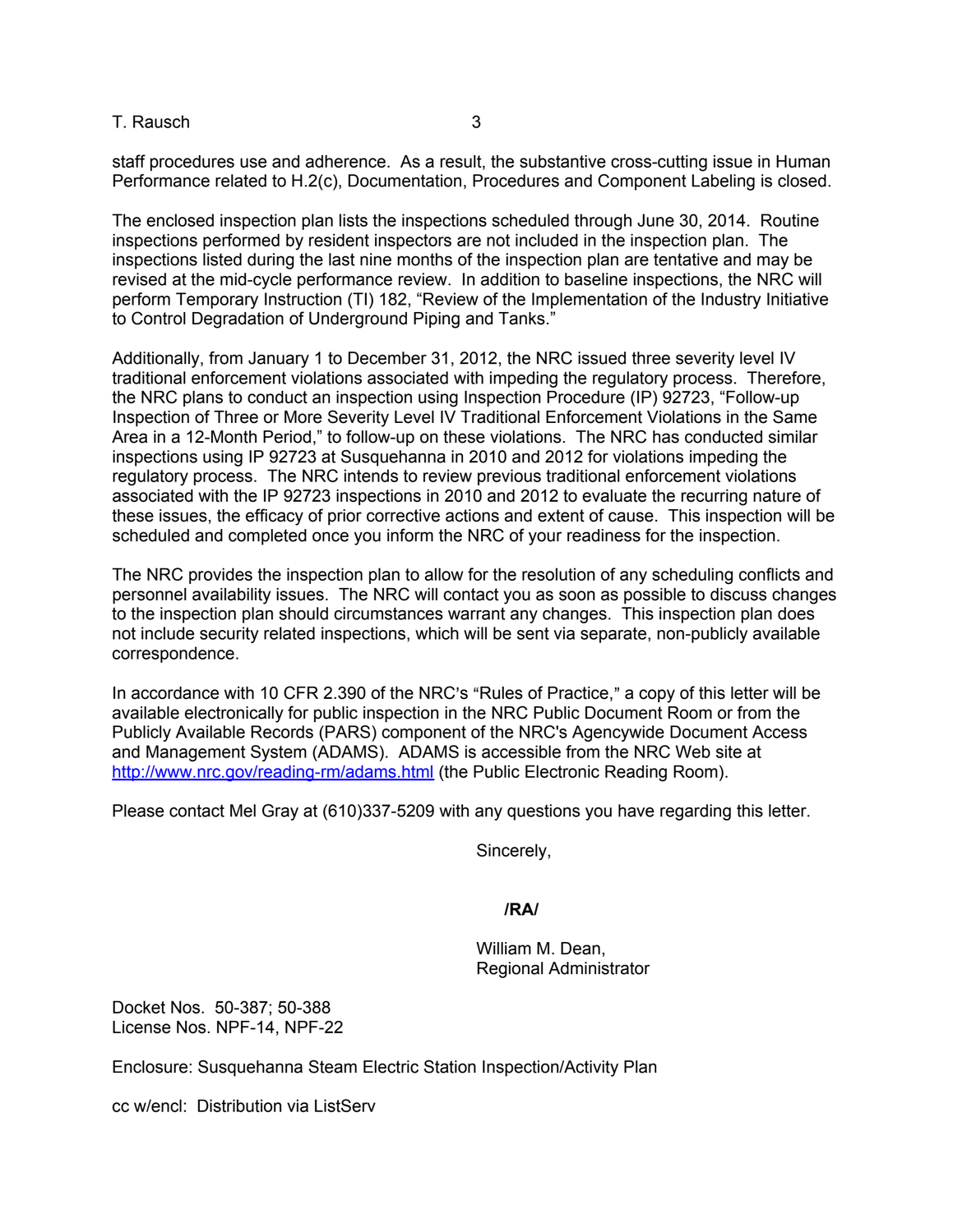#### T. Rausch 4

staff procedures use and adherence. As a result, the substantive cross-cutting issue in Human Performance related to H.2(c), Documentation, Procedures and Component Labeling is closed.

The enclosed inspection plan lists the inspections scheduled through June 30, 2014. Routine inspections performed by resident inspectors are not included in the inspection plan. The inspections listed during the last nine months of the inspection plan are tentative and may be revised at the mid-cycle performance review. In addition to baseline inspections, the NRC will perform Temporary Instruction (TI) 182, "Review of the Implementation of the Industry Initiative to Control Degradation of Underground Piping and Tanks."

Additionally, from January 1 to December 31, 2012, the NRC issued three severity level IV traditional enforcement violations associated with impeding the regulatory process. Therefore, the NRC plans to conduct an inspection using Inspection Procedure (IP) 92723, "Follow-up Inspection of Three or More Severity Level IV Traditional Enforcement Violations in the Same Area in a 12- Month Period," to follow-up on these violations. The NRC has conducted similar inspections using IP 92723 at Susquehanna in 2010 and 2012 for violations impeding the regulatory process. The NRC intends to review previous traditional enforcement violations associated with the IP 92723 inspections in 2010 and 2012 to evaluate the recurring nature of these issues, the efficacy of prior corrective actions and extent of cause. This inspection will be scheduled and completed once you inform the NRC of your readiness for the inspection.

The NRC provides the inspection plan to allow for the resolution of any scheduling conflicts and personnel availability issues. The NRC will contact you as soon as possible to discuss changes to the inspection plan should circumstances warrant any changes. This inspection plan does not include security related inspections, which will be sent via separate, non-publicly available correspondence.

In accordance with 10 CFR 2.390 of the NRC's "Rules of Practice," a copy of this letter will be available electronically for public inspection in the NRC Public Document Room or from the Publicly Available Records (PARS) component of the NRC's Agencywide Document Access and Management System (ADAMS). ADAMS is accessible from the NRC Web site at http://www.nrc.gov/reading-rm/adams.html (the Public Electronic Reading Room).

Please contact Mel Gray at (610)337-5209 with any questions you have regarding this letter.

Sincerely, **/RA/**  William M. Dean, Regional Administrator

Docket Nos. 50-387; 50-388 License Nos. NPF-14, NPF-22 Enclosure: Susquehanna Steam Electric Station Inspection/Activity Plan cc w/encl: Distribution via ListServ

| Distribution:     |                       |
|-------------------|-----------------------|
| W. Dean, RA       | A. Turilin, DRP       |
| D. Lew, DRA       | J. Ayala, DRP         |
| D. Roberts, DRP   | P. Finney, DRP, SRI   |
| P. Wilson, DRP    | J. Greives, DRP, RI   |
| C. Miller, DRS    | S. Farrell, DRP, AA   |
| J. Clifford, DRS  | J. Cassidy, RI OEDO   |
| M. Gray, DRP      | DRS Branch Chiefs (6) |
| A. Rosebrook, DRP | N. McNamara, RI, SLO  |

D. Tifft, RI, SLO D. Screnci, RI, PAO N. Sheehan, RI, PAO RidsNrrDirslpab Resource ROPassessment Resource RidsNrrPMSusquehanna Resource RidsNrrDorlLpl1-2 Resource ROPreports Resource

 DOCUMENT NAME: S:\ROP-13 EOC Review\Branch 4\Susquehanna\ Susquehanna 2012 AAL letter R2.docx ADAMS Accession No.: **ML13059A425** 

| <b>SUNSI Review</b> |                | Non-Sensitive |              | Ⅳ<br><b>Publicly Available</b> |  |
|---------------------|----------------|---------------|--------------|--------------------------------|--|
|                     |                | Sensitive     |              | Non-Publicly Available         |  |
| <b>OFFICE</b>       | RI/DRP         | RI/DRP        | RI/DRP       | RI/ORA                         |  |
| <b>NAME</b>         | ARosebrook/AAR | MGray/ MG     | DRoberts/DJR | WDean/WMD                      |  |
| <b>DATE</b>         | 02/20/13       | 02/26/13      | 02/27/13     | 02/28/13                       |  |

OFFICIAL RECORD COPY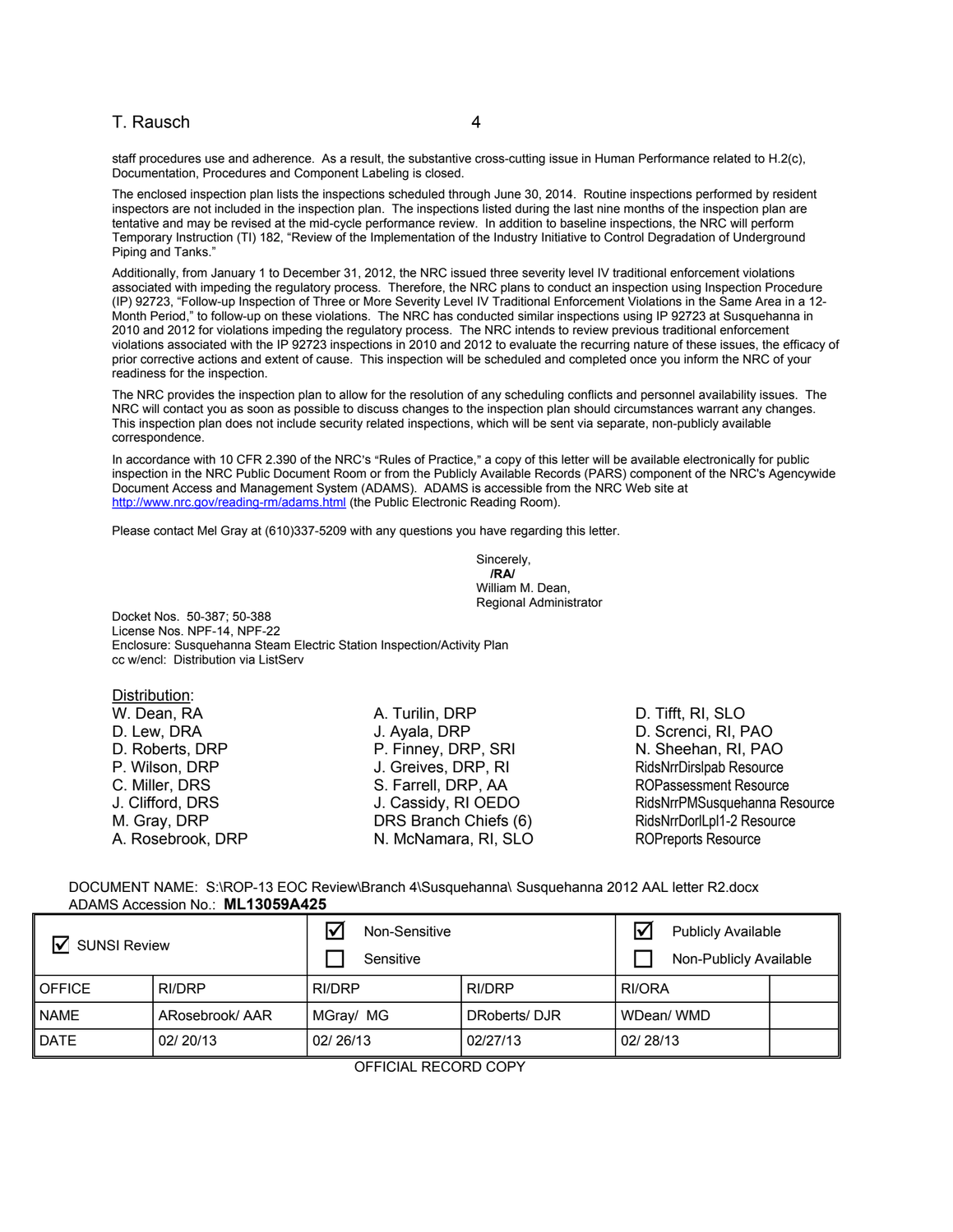Page 1 of 2 01/30/2013 17:39:43 Report 22

# Susquehanna **Inspection / Activity Plan** 01/01/2013 - 06/30/2014

 $\mathbb{R}^2$ 

 $\sim$ 

| <b>Unit</b>                                            |            | <b>Planned Dates</b> |                            |        |                                                                      | No. of Staff |
|--------------------------------------------------------|------------|----------------------|----------------------------|--------|----------------------------------------------------------------------|--------------|
| Number                                                 | Start      | End                  | <b>Inspection Activity</b> |        | <b>Title</b>                                                         | on Site      |
|                                                        |            |                      | 4/22 EXM                   |        | - SUSQ INITIAL EXAM                                                  | 5            |
| 1                                                      | 03/25/2013 | 03/29/2013           | U01868                     |        | FY13-SUSQ INITIAL OPERATOR LICENSING EXAM                            |              |
| $\mathbf{1}$                                           | 05/13/2013 | 05/24/2013           | U01868                     |        | FY13-SUSQ INITIAL OPERATOR LICENSING EXAM                            |              |
|                                                        |            |                      | <b>EP EXER</b>             |        | - EP EXERCISE TEAM INSPECTION                                        | 4            |
| 1, 2                                                   | 01/01/2013 | 03/31/2013           | IP 7111401                 |        | <b>Exercise Evaluation</b>                                           |              |
|                                                        |            |                      | <b>SIT</b>                 |        | - SUSQUEHANNA UNIT 2 12-19-12 SCRAM SIT                              | 4            |
| $\overline{2}$                                         | 01/14/2013 | 02/01/2013           | IP 93812                   |        | Special Inspection                                                   |              |
|                                                        |            |                      | 7111108G                   |        | - U2 INSERVICE INSPECTION                                            | $\mathbf{1}$ |
| $\overline{2}$                                         | 04/22/2013 | 04/26/2013           | IP 7111108G                |        | Inservice Inspection Activities - BWR                                |              |
|                                                        |            |                      | 71124                      |        | - RADIATION SAFETY INSPECTION                                        | 1            |
| 1, 2                                                   | 04/22/2013 | 04/26/2013           | IP 71124.01                |        | Radiological Hazard Assessment and Exposure Controls                 |              |
| 1, 2                                                   | 04/22/2013 | 04/26/2013           | IP 71124.02                |        | Occupational ALARA Planning and Controls                             |              |
| 1, 2                                                   | 04/22/2013 | 04/26/2013           | IP 71124.03                |        | In-Plant Airborne Radioactivity Control and Mitigation               |              |
| 1, 2                                                   | 04/22/2013 | 04/26/2013           | IP 71124.04                |        | Occupational Dose Assessment                                         |              |
|                                                        |            |                      | 71124                      |        | - RADIATION SAFETY INSPECTION                                        | $\mathbf{1}$ |
| 1, 2                                                   | 06/17/2013 | 06/21/2013           | IP 71124.07                |        | Radiological Environmental Monitoring Program                        |              |
| 1, 2                                                   | 06/17/2013 | 06/21/2013           | IP 71151                   |        | Performance Indicator Verification                                   |              |
|                                                        |            |                      | 7111121                    | - CDBI |                                                                      | 9            |
| 1, 2                                                   | 07/29/2013 | 08/02/2013           | IP 7111121                 |        | Component Design Bases Inspection                                    |              |
| 1, 2                                                   | 08/12/2013 | 08/16/2013           | IP 7111121                 |        | Component Design Bases Inspection                                    |              |
| 1, 2                                                   | 08/26/2013 | 08/30/2013           | IP 7111121                 |        | Component Design Bases Inspection                                    |              |
|                                                        |            |                      | 711111B                    |        | - SUSQUEHANNA REQUAL INSP WITH P/F RESULTS                           | $\mathbf{2}$ |
| $\mathbf{1}$                                           | 11/11/2013 | 11/15/2013           | IP 7111111B                |        | Licensed Operator Requalification Program                            |              |
|                                                        |            |                      | 71124                      |        | - RADIATION SAFETY INSPECTION                                        | 1            |
| 1, 2                                                   | 09/09/2013 | 09/13/2013           | IP 71124.03                |        | In-Plant Airborne Radioactivity Control and Mitigation               |              |
| 1, 2                                                   | 09/09/2013 | 09/13/2013           | IP 71124.04                |        | Occupational Dose Assessment                                         |              |
|                                                        |            |                      |                            |        | EP PROGR - EP PROGRAM INSPECTION                                     | $\mathbf{1}$ |
| 1, 2                                                   | 11/04/2013 | 11/08/2013           | IP 7111402                 |        | Alert and Notification System Testing                                |              |
| 1, 2                                                   | 11/04/2013 | 11/08/2013           | IP 7111403                 |        | Emergency Preparedness Organization Staffing and Augmentation System |              |
| 1, 2                                                   | 11/04/2013 | 11/08/2013           | IP 7111405                 |        | Correction of Emergency Preparedness Weaknesses and Deficiencies     |              |
| $\mathbf{1}$<br>- RADIATION SAFETY INSPECTION<br>71124 |            |                      |                            |        |                                                                      |              |
| 1, 2                                                   | 11/18/2013 | 11/22/2013           | IP 71124.01                |        | Radiological Hazard Assessment and Exposure Controls                 |              |
| 1, 2                                                   | 11/18/2013 | 11/22/2013           | IP 71124.02                |        | Occupational ALARA Planning and Controls                             |              |
| 1, 2                                                   | 11/18/2013 | 11/22/2013           | IP 71124.03                |        | In-Plant Airborne Radioactivity Control and Mitigation               |              |

This report does not include INPO and OUTAGE activities.<br>This report shows only on-site and announced inspection procedures.

<u>.</u><br>Kabupatèn Banggunian

-----------------------